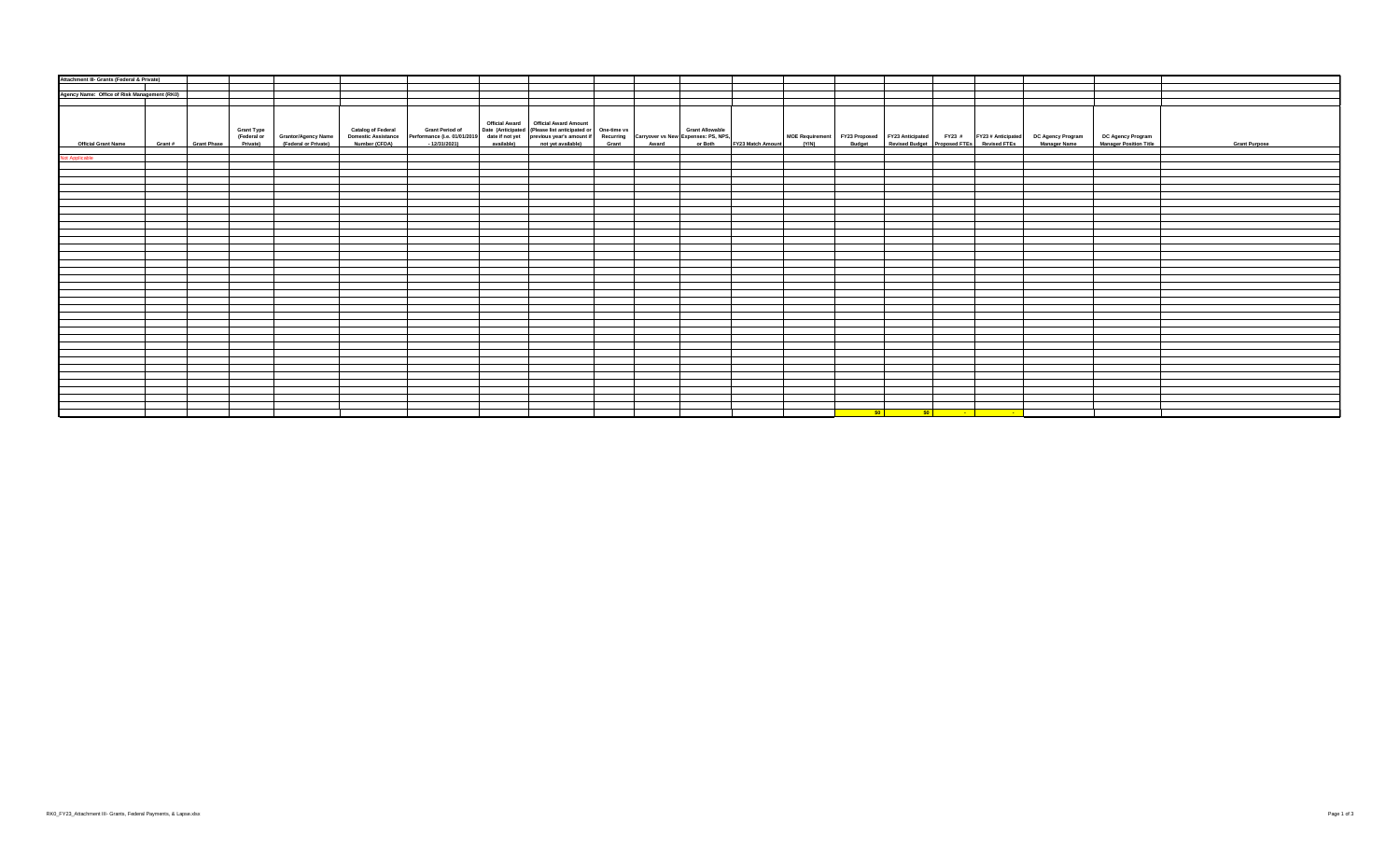|                       | <b>Attachment III-Federal Payments</b> |                                              |                |                 |                 |                        |                                                        |
|-----------------------|----------------------------------------|----------------------------------------------|----------------|-----------------|-----------------|------------------------|--------------------------------------------------------|
|                       |                                        |                                              |                |                 |                 |                        |                                                        |
|                       |                                        | Agency Name: Office of Risk Management (RK0) |                |                 |                 |                        |                                                        |
|                       |                                        |                                              |                |                 |                 |                        |                                                        |
|                       |                                        |                                              |                |                 |                 |                        | <b>Federal COVID Response</b>                          |
|                       |                                        |                                              |                |                 |                 |                        | (Yes/No - If Yes indicate the amount of the grant that |
|                       |                                        |                                              |                |                 |                 |                        | is the result of the Federal COVID response and the    |
|                       |                                        |                                              |                |                 |                 |                        | Federal COVID response legislation that funded the     |
|                       |                                        | Agency Fund # Agency Fund Title              | <b>Purpose</b> | FY 2022 Payment | FY 2023 Payment | New/On-going<br>Change | grant or payment.)                                     |
|                       |                                        |                                              |                |                 |                 | 0                      |                                                        |
|                       |                                        |                                              |                |                 |                 | 0                      |                                                        |
| <b>Not Applicable</b> |                                        |                                              |                |                 |                 | 0                      |                                                        |
|                       |                                        |                                              |                |                 |                 | 0                      |                                                        |
|                       |                                        |                                              |                |                 |                 | 0                      |                                                        |
|                       |                                        |                                              |                |                 |                 | 0                      |                                                        |
|                       |                                        |                                              |                |                 |                 | 0                      |                                                        |
|                       |                                        |                                              |                |                 |                 | 0                      |                                                        |
|                       |                                        |                                              |                |                 |                 | 0                      |                                                        |
|                       |                                        |                                              |                |                 |                 | 0                      |                                                        |
|                       |                                        |                                              |                |                 |                 | 0                      |                                                        |
|                       |                                        |                                              |                |                 |                 | 0                      |                                                        |
|                       |                                        |                                              |                |                 |                 | 0                      |                                                        |
|                       |                                        |                                              |                |                 |                 | 0                      |                                                        |
|                       |                                        |                                              |                |                 |                 | 0                      |                                                        |
|                       |                                        |                                              |                | \$0             | \$0             | \$0                    |                                                        |
|                       |                                        |                                              |                |                 |                 |                        |                                                        |
|                       |                                        |                                              |                |                 |                 |                        |                                                        |